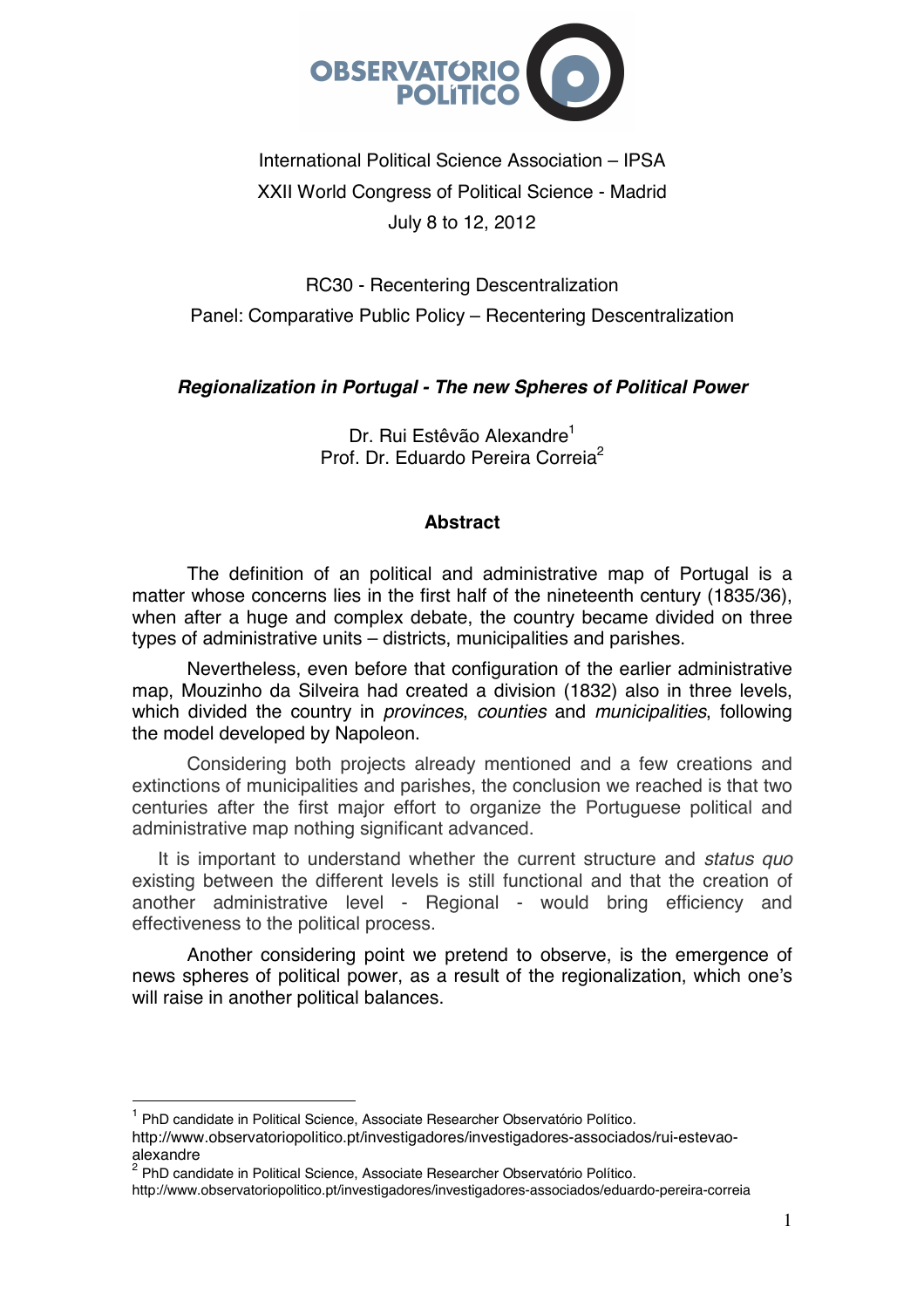### **1 – Introductory Remarks**

In this article we will discuss the theoretical problem of Regionalization as a leverage factor of the emergence of new centres of political power. The political dynamics of States cannot be separated from its historical and social dynamics, therefore the presentation of new concepts or different perspectives about the organization of the national territory will always have as a background the relations of *status quo* existing between cities, districts or regions. These relations are characterised by the need to measure forces between the institutional and political actors of a region when comparing to others but also by ensuring that it will not be called into question, at least decisively, a certain degree of social status quo whose existence leads to the construction of different social constructions of reality.

The historical facts which are known from the 1832 reform of Mouzinho da Silveira of the map and of the administrative system of local and regional authorities was the base to set the time period for our analysis.

The developments and setbacks of the region's map reorganization progress in Portugal will be our concerns, and we will take into account the factor that have been influencing the reality which is currently known, whether they have a political nature, through national or international influences, or organic nature.

It is also our intention to realize how a substantial reform in the administrative map, involving the redefinition of roles and competences of the various levels of power and public action, may influence the social and political legitimacy of the process of implementation of public policies in these regions.

Finally, we will justify the relevance of this study at a time when the country is faced with the eminence of structural reductions in budgetary and financial administration of the State, so the Portuguese University should address the needs to rethink the entire public administration building, there is a view to make it a more efficient and more easily seized by the citizen.

## **2- The role of the State in the construction of public policies**

#### *"Public Policy is whatever governments chose to do or not to do*." (Dye, 1998)

Portugal, peripheral country in the framework of the European Union, has its largest natural border in relation with the Atlantic. Fruit of the close relationship with the source of sustainability that the sea represents, is historically a country facing the maritime exploration. First for reasons of political strategy, colonial and related discoveries, then by economic reasons relating to exports or imports.

This strong maritime identity, assisted by multiple other factors, turned the interior of the country, an eminently isolated space when comparing to large urban centres, which are located along the coast, causing profound inequalities in terms of economic and social development of the people of the interior. However, as Valente de Oliveira stated "is in the interests of the country's coastline, so you don't see the quality of life deteriorating, which encourages the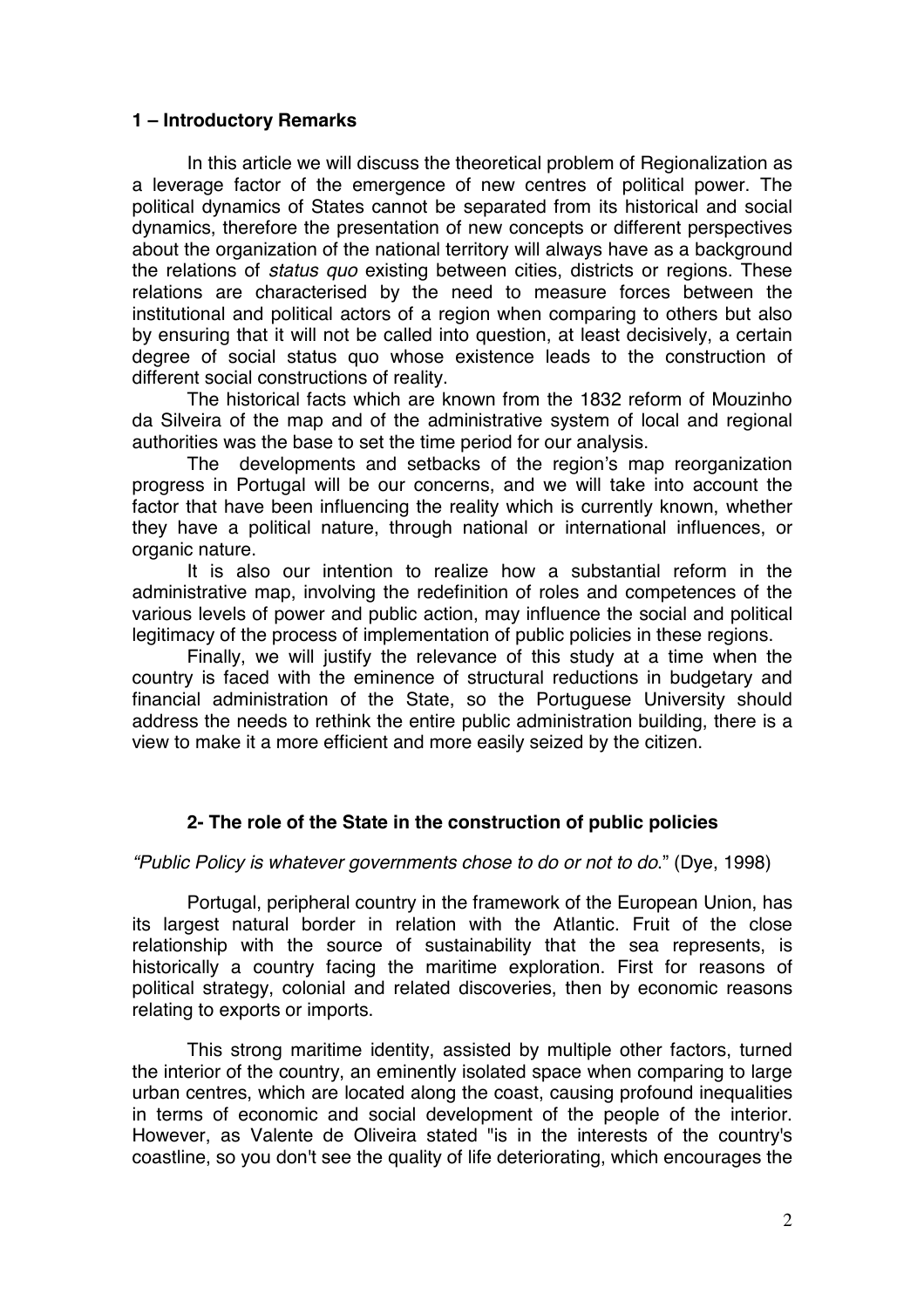development of interior promoting cohesion policies and strategies" (Oliveira, 1997).

In Portugal the State never failed to present itself as the guarantor of the balances in society through its regulatory and Interventional action promoting public policies and programmes to reduce the sense of isolation caused by the distance in relation to the centers of power and decision-making. But not always the reality becomes as objective as it does when it is thought of and designed.

In this way, Wayne Parsons conceives social reality as a space where two spheres of political influence cohabit, one public and another private (Parsons, 1995). The idea of the existence of a public sphere, which aims at solving the communities' problems, assumes a counterpoint with a private sphere whose purpose is to maximize profit.

The fact that only the State has responsibility of designing fit answers has led the public understanding that only he could fit in the responsibility to regulate behaviour, manage and organise the paperwork, collect taxes or fees and, finally, respond to social imbalances through the distribution of benefits (Dye, 1998).

This notion of public accountability on the part of the State, is defined according to David Easton as that authority rests with the State to allocate values to society as a whole (Easton, 1965). However, this allocation of values must always be understood in terms of a State "functionalized and impersonal", in which public actors act as representatives accountable that territorial political society.<sup>3</sup>

The need felt by Member States to ensure a social welfare to its citizens were drawn that a set of policies whose objective would be the creation of a welfare State, which according to T.H. Marshal, should provide a direct impact on the lives and welfare of citizens (Caeiro, 2008). In this sense, Parsons argues that the emergence of enlightened social policies, the question of reformulation of the human condition. (Parsons, 1995)

The implementation of a policy is an ongoing process and is also constructive. A policy is being built as it is applied, and is being applied as is being built (Anderson, 2006). That is, the implementation is the construction of politics with additives by a whole range of meanings and symbolism.

However, the implementation of programmes or policies should be subject to a process of assessing the impact of the implementation of the policy, in order to realize the goals drawn initially is being met through the implementation of the programme.

The impact assessment can be very important at various times in the life of a political programme. At the time of formulation of policy, it should be a pilot

 $\overline{\phantom{a}}$ 

 $3<sup>3</sup>$  It should be made clear that, in spite of the references generically made the responsibility of the State as a public actor, this responsibility should be allocated to political actors with public responsibilities, says Professor Marcelo Caetano in his Handbook of political science and Constitutional Law.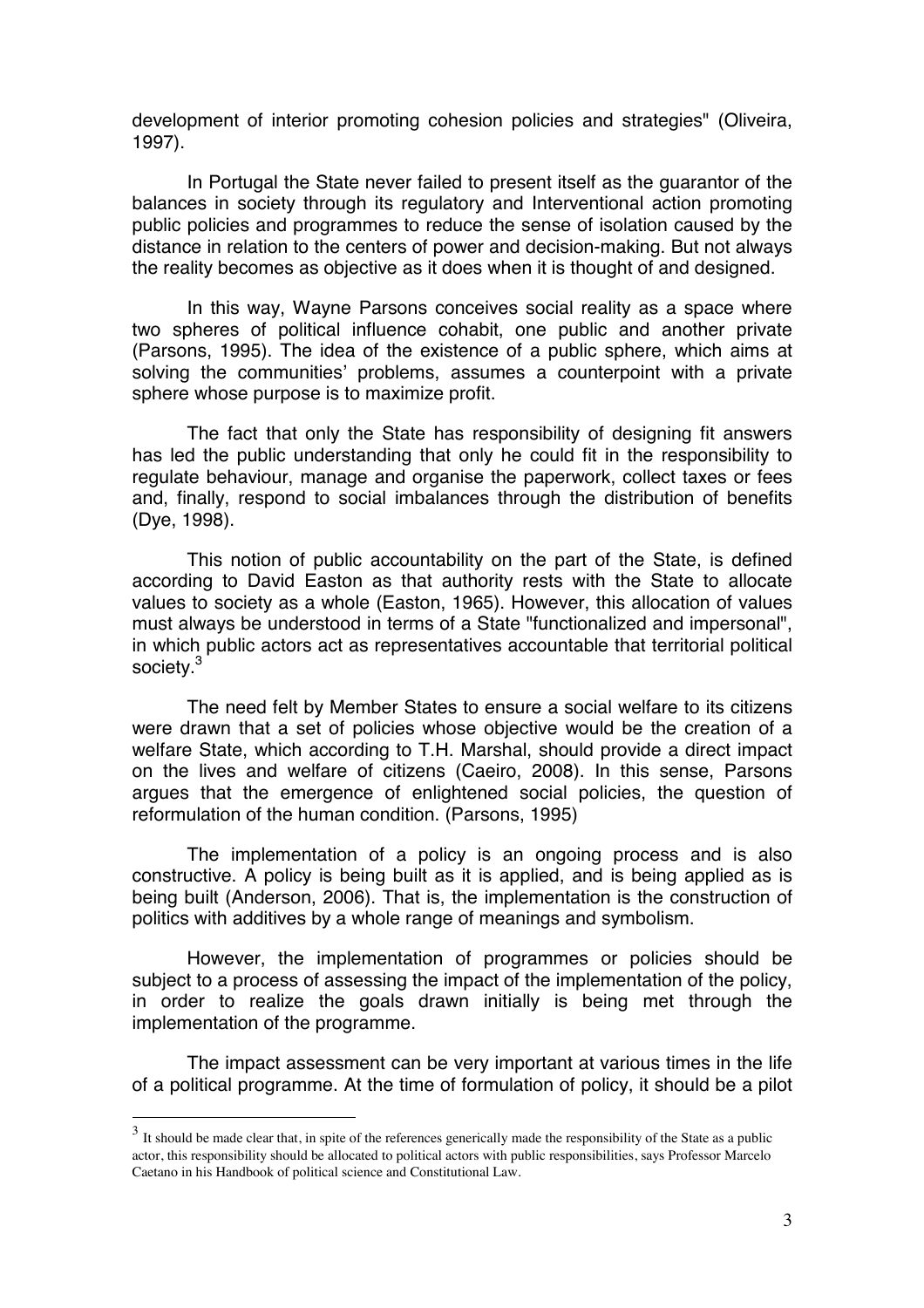project with the aim of understanding, preliminary form, the definitive programme effects that will have this type of evaluation may be even applied to projects which are underway, allowing a constant redefinition of how this is being managed, to ensure that the goals will be achieved initially envisaged (Rossi, 2004).

In any case in which the impact analysis is applied, there will always be prerequisites outlined previously so that the evaluator, when making your observation, has a vision of the original situation that may be comparable with that if you get after the implementation of the programme or the implementation of the policy.

When forming the relevance of the investigation it is essential to consider the importance of the progress of scrutiny during the implementation process, the analysis of the progress made towards the goals outlined, as well as to perform adjustments in inputs invested (Rossi, 2004).

New planning policies, which result in the emergence of new centralities, political and social implications certainly imply how public policies are implemented. The creation of new centres of decision and responsibility for administering territories while maintaining a long existing structure, will lead to significant social changes whose outcome may influence the process of implementation of public policies or programs. For this reason, superseding application to make any regionalization project would be very useful to implement in to extract a pilot project facilitators teaching for the project.

The fact that it is the State's responsibility to devise public responses meant that it was understood that only he could fit in the responsibility to regulate, manage and organise bureaucracy (Dye, 1998). This responsibility of the State, represented in their high places long-standing policies, is headquartered in Lisbon. The capital comes complaining to each other for a long time the uniqueness of decision on all matters relating to the work of the administration. As Eça de Queirós stated, in Portugal the power lies between the arcades and St. Benedict.

From production to the legislative definition of political projects with substantial relief to the State in general, and particularly for the regions, everything is brought to the tight machine sieve administrative and capital policy. Often the definition of political projects is done in an Office of strategic studies without a verified consultation of local actors.

Starting from the following preliminary definition "*Implementation (…) means just what Webster and Roger say it does: to carry out, accomplish, fulfill, produce, complete4* " (Pressman e Wildavsky, 1984), we assume hat the process of implementing a public project starts long before the publication of the legislation that gives body, even though it is not finished at the time of publication.

 $\overline{a}$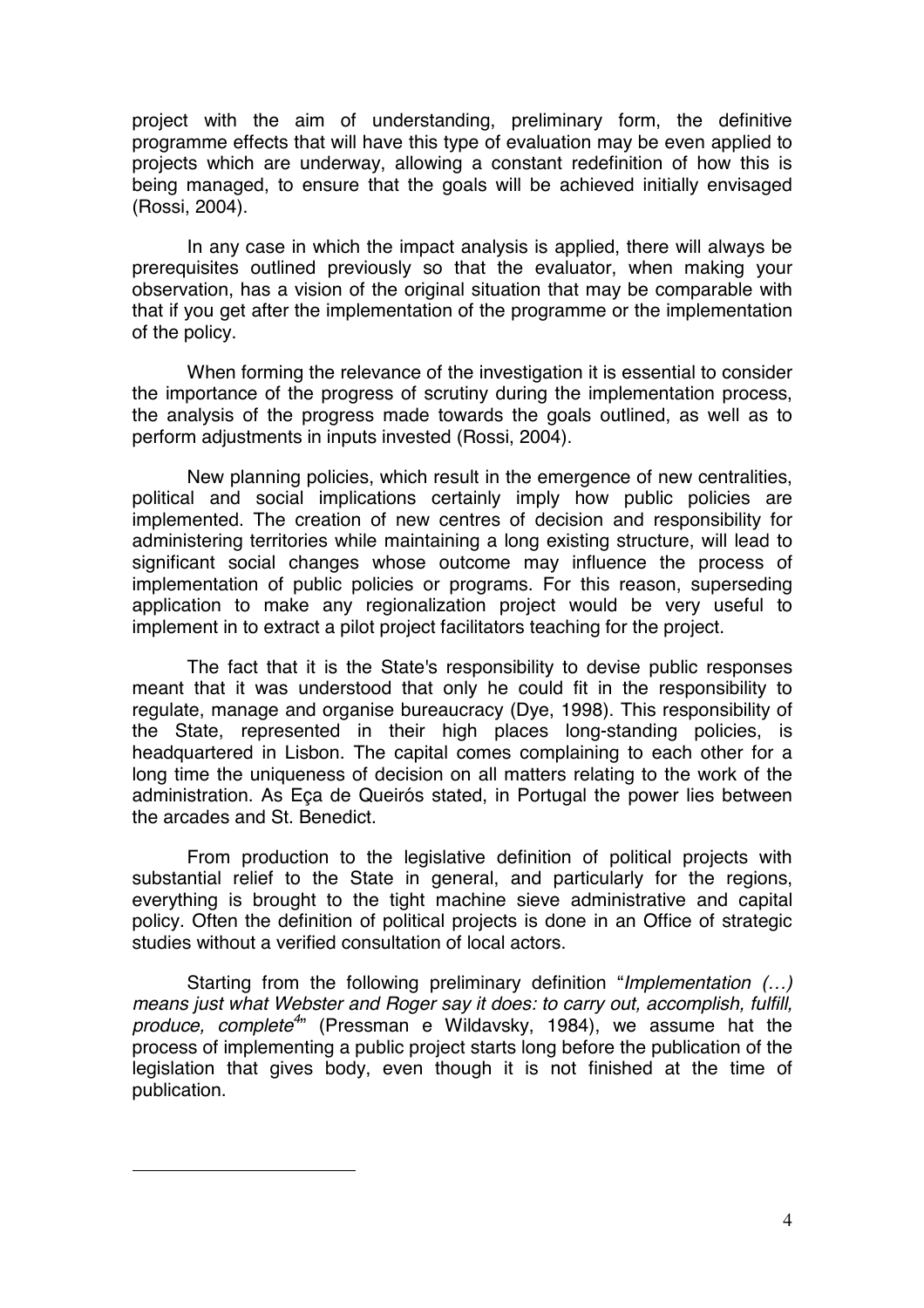Therefore, the needs or problems encountered locally or regionally are placed in view of the need to give the impression to the central administration that their participation in the definition of the decisions is absolutely fundamental to the definition of public policies better suited to the specific problems of each region.

Having that said, with production capacity and legislative authorization for regional investment, would be to "promote the welfare of the people" (Oliveira, 1997). But the welfare of the people depends not only on being able directly and exclusively elected legislate and implement their budgetary ceiling. And also depends to a great extent on the objectives and strategy outlined on the basis of the critical mass and the endogenous resources existing in the region.

Given the relevance of different types of implementation, we will discuss the influence of the various levels of stakeholders so that they can develop profiles of influence both at policy makers, of street-level bureaucrats, or middle range in the course of the implementation process.

## **3- The regionalisation in Portugal – traces of a project**

Throughout the national historical debate the between decentralised and centralised perspective ha been frequent. These different perspectives, incessantly subjected the interests of secular or religious organizations, classes, influential families or even by the relative weight of certain regions, formed over the centuries to conduct policy and the way they set the Portuguese administrative map. The periods of strong centralisation of power, often on *water lilies* hands, mean relative decentralization.

If in some cases to centralize would reinforce the power and the nation's identity, as was the case until the late Middle Ages, in others it would mean reducing the power of decentralized political centre Portuguese, as if observed during the "Filipino" period. Later, the plasticity of the State back to feel following the centralizing policy that ends with the Consulate of Marquês de Pombal and empties in the timid liberal monarchy tested decentralisation. Would not come to last this last phase of decentralization since would suffer some setback with the governance of João Franco.

More recently, with the Republican transition, resumption of administrative decentralization signals that are undermined with the establishment of the New State

Even today, after much technical and scientific debate, one questions the latent of decentralizing the political power and decision-making capacity.

From the long debate regarding this topic, two definitions of decentralization arise.

The first one with a legal nature, which asserts that just as there are other public legal persons, being irrelevant how they are elected or appointed in their bodies and the degree of autonomy with which they carry out their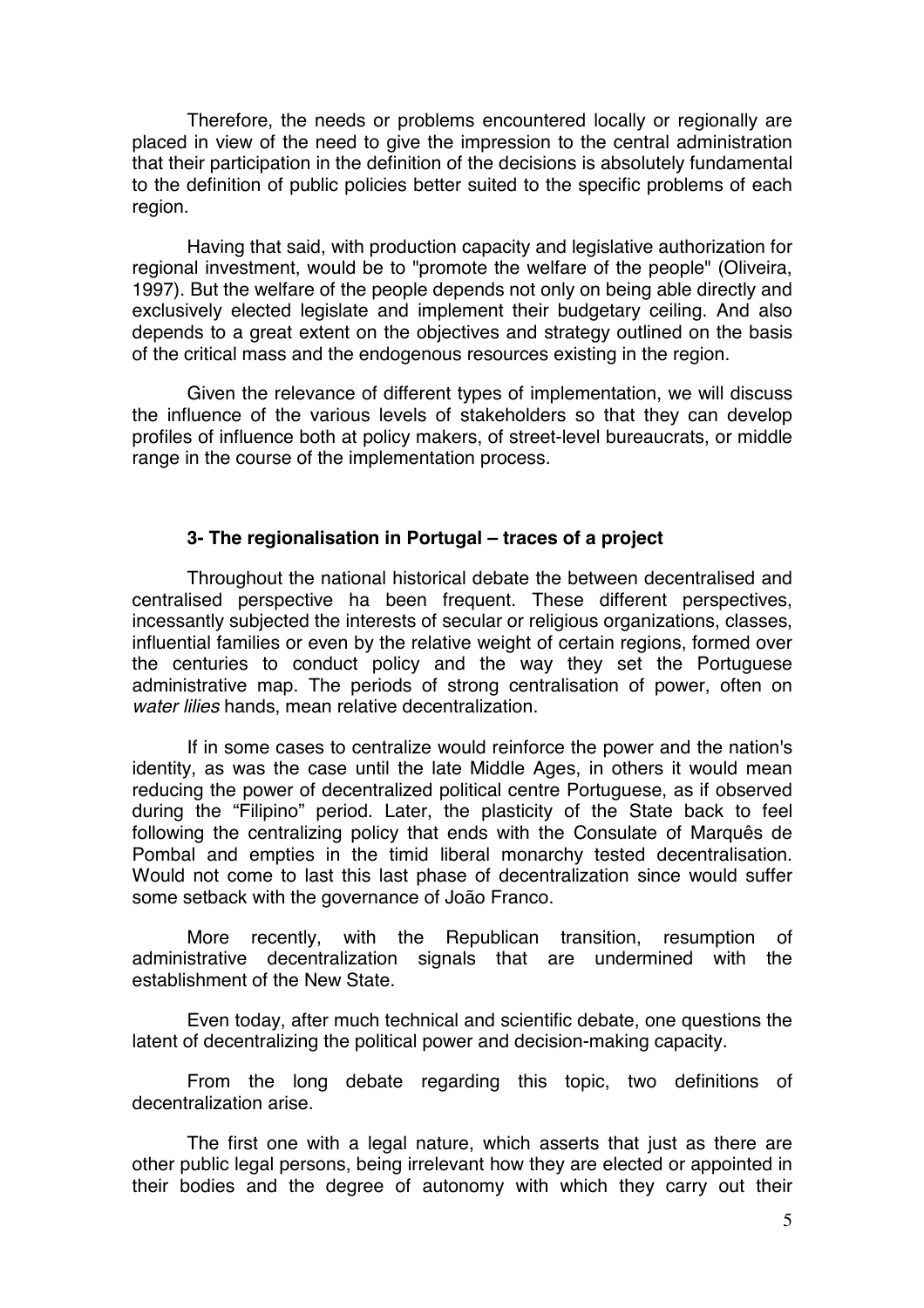functions so that you're in the presence of a decentralization process. The other definition has a political-administrative character which means that decentralization arises when the decentralized authorities are elected freely and meet their mandates according to the law (Rocha, 2005).

When neither of these perspectives is satisfactory, arises the notion of administrative deconcentration, which consists in allocating the State central administration services, skills, delocalized – these are usually confined to the seat of power. This substitute decentralization aims to allow the relocation of services by country, nevertheless maintaining decision-making capacity in the capital.

The political regime that came out of April 25, 1974, in reaction to the administrative system that existed until then, opted to define a set of measures leading to the reorganization of the administrative-political map of Portugal that caused decentralization in the decision-making power.

In the speech that presented the "draft Regional Administration" of 1976, the then Minister of Internal Affairs, Lieutenant-Colonel Manuel Brás da Costa, stated that "*the discussion of the advantages of adopting a decentralized model from the point of view of the ability to promote and develop formulas of participation of the people, both from the point of view of its compatibility with the technical means of the country that we are, is arguably one of the focal points of the debate which is now beginning."* (Projecto de Administração Regional – 1976, pp. III)

Through the draft submitted, the 1st constitutional Government assumed that the dissolution of centralized power webs in Lisbon, through *"manipulation by those whose personal interests are implicated (...) that implementation of this project will inevitably lose "*, which would lead in the sense of morals of political action and, above all, to the improve of the living conditions of the population of the interior. Thus, *"the democratization of Portuguese life need to find new solutions to the institutional government level – actually structures and democratic attempts to democratize the nonsimple autarchism"* existing at that time. (Projecto de Administração Regional – 1976, pp. IX).

It is based on this concept which will be introduced into the Constitution of the Republic (Article 255) the principle of decentralized political structures, whose definition of powers, composition and competencies would be later detailed by law.

The process is shy and not always effective. Only in 1979, through the DL 49479 is initiated the decentralization process, with the establishment of Regional Coordination Committees (RCC 's) who were endowed with administrative and financial autonomy.

In 1991, by the Law 5691 (Framework Law of Administrative Regions), the regional powers increase regarding their ability to obtain revenues such as by charging municipal taxes.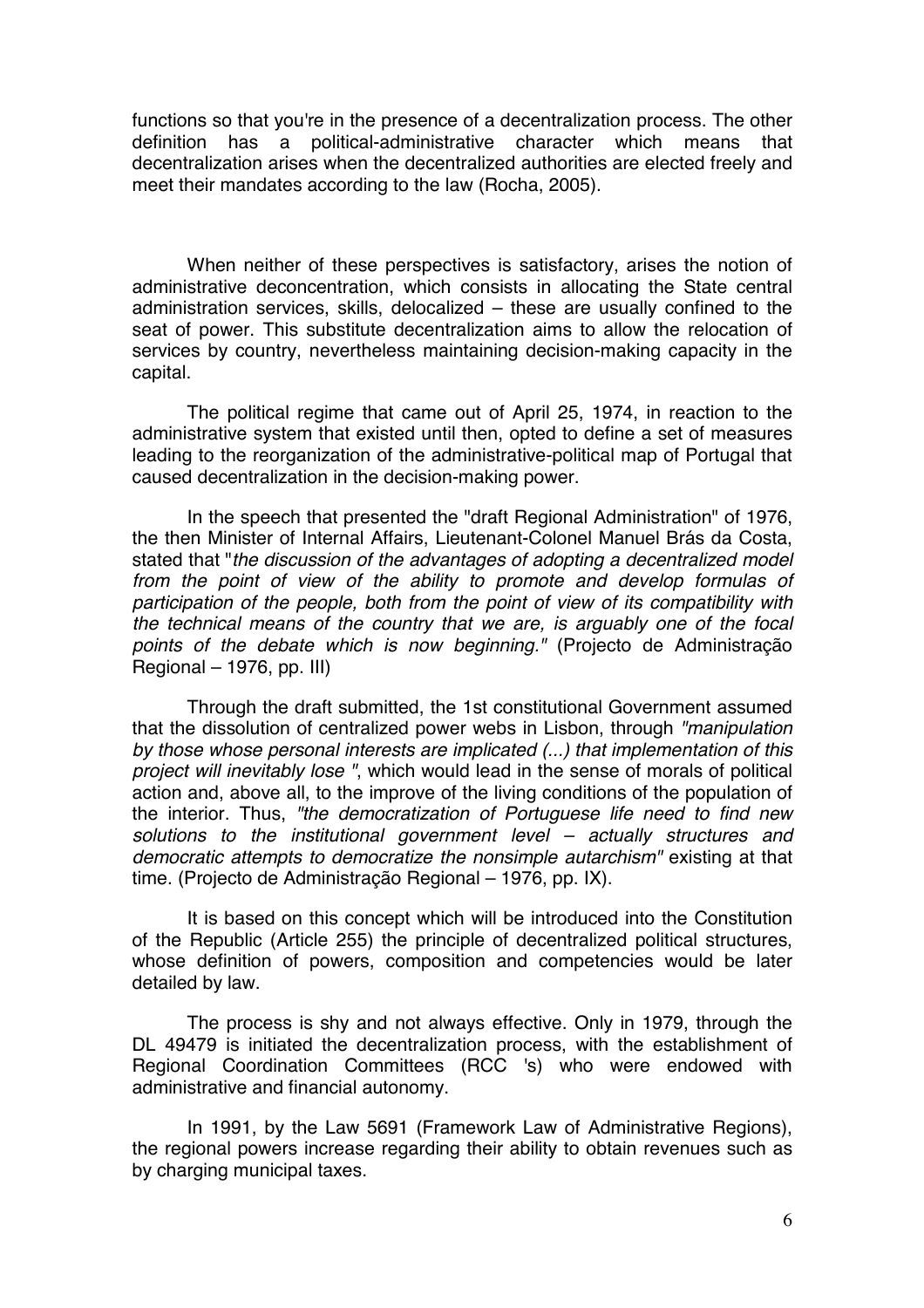However, the path of the regions suffers, in 1998, a major setback with the results of the referendum in which the Portuguese are called upon to decide on the existence of regions in Portugal and on their compliance with their specific region

The creation in 2000 of the Regional Directorates for the Environment and Regional Planning (DRAOT), has put some functions that would compete on CCR 's in dependence of the Ministry of the Environment and Country Planning (MAOT). According to the law these "are aimed at decentralized and effective administration". However, with regard to financial and administrative autonomy of these organs is occurring a step backwards when comparing to the Framework of Laws of the Administrative Regions.

Already in 2003, with the approval of the Law – 1042003, the DRAOT and CRR are extinct and a Committee of coordination and Regional Development (CCDR) is created instead. These performances have established major assignments, as for example at the level of regional charging fees, fines, among other forms of finance and that they had intended to promote the development of the regions. The CCDR's De-concentrated Services are named by the Ministry of Cities, Land Management and Environment and has administrative and financial autonomy.

In 2007, the Government regulated the powers of the CCDR and reaffirmed that these are peripheral Services of direct administration of the State, within the framework of MAOTDR, with administrative and financial autonomy. Now to reaffirm that they are under the direct administration of the central State, the seat of power is tightening the reins at any regionalist momentum.

In recent electoral processes the issue of regionalization has been approached cautiously by the major parties. Even within the governing parties there is no defined arc of doctrine. There are more or less clear positions that, depending on political leaders, are exposed to a greater or lesser extent.

#### **4 - A perspective regarding New Power Centres**

Whereas the process of defining a new political-administrative map, are we once again in a position to submit a new draft of regionalisation to Portugal? Is the political country and the *status quo* of power interested in resetting of relations of forces through the decentralization of State powers?

There were these issues that led me to deal with this matter and ask myself how the emergence of new centres of power, result of a clearly decentralizing effect process, may influence the social and political legitimation of public policies.

Thus, it is important to understand the dynamics of power resulting from the regionalisation process whether towards central power facing the new regional power, either to local power facing regional authorities. In other words,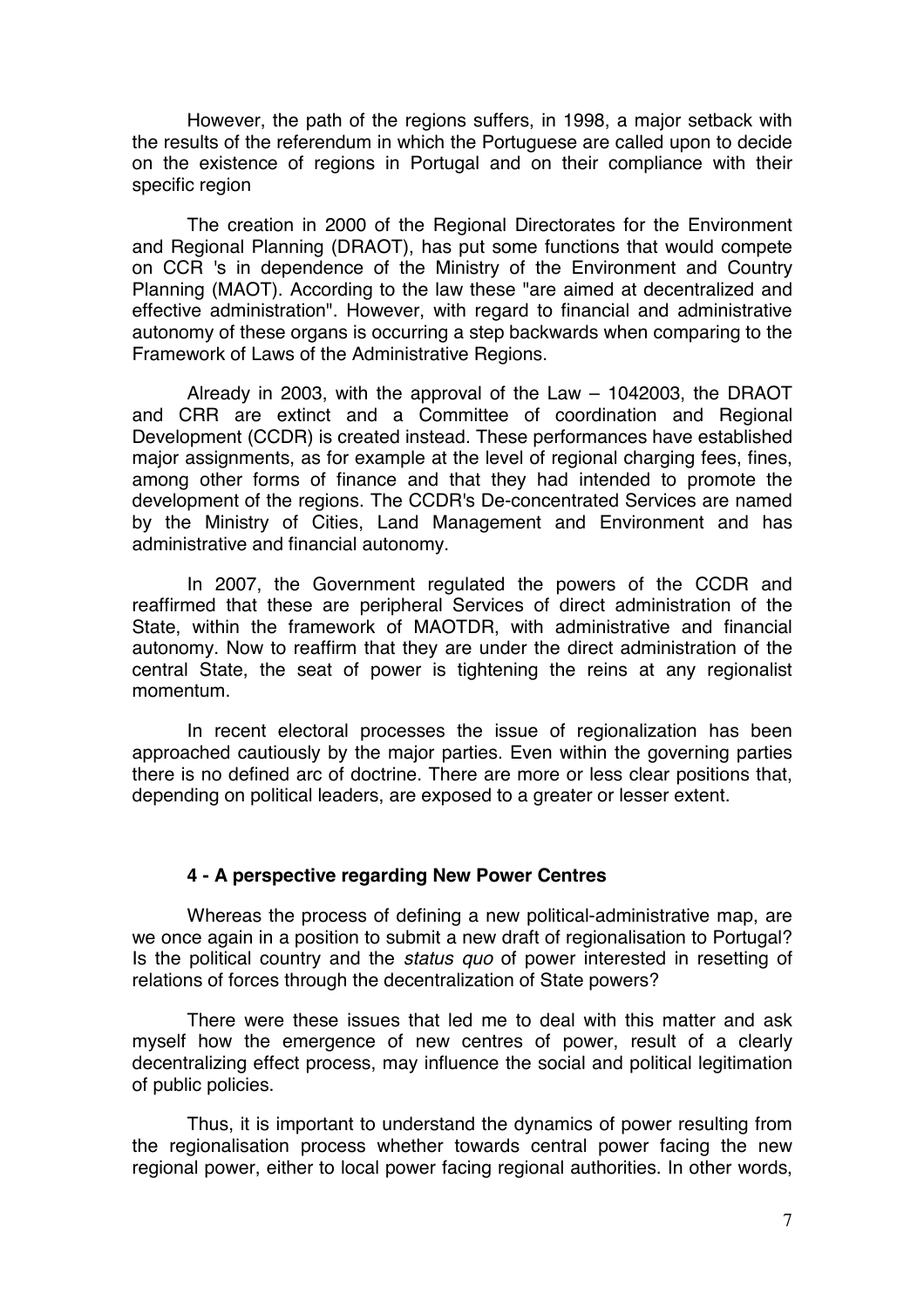the legitimacy conferred to new regional power body is crucial so that their action is effective and produces the expected effects.

The role of this intermediate level of power will be largely the instilling notions of streamlining of investment at regional level but also, on the other hand, to motivate the local actors to act more effectively in the implementation of public policies. Defining regional strategies of development might be the way to rationalize public investment and to come up with the strengths and weaknesses that merit a higher incidence of investment by regional authorities in the map.

In order to do s it is essential that the regionalisation process takes a properly clear form from a legal point of view-for administrative so that it isrecognized as political process facilitator element. If, conversely, these regional actors remain wounded in their inventories by a lack of legitimacy (public or political), it will matter to analyse which results may arise from that.

In this PhD project will focus in the Alentejo region, adopting it as a case study. This region has been at the forefront of the regionalisation process protection as a factor of promoting sustainable development, as necessary and desired, and belonging to a derivative from desertification that has plagued.

However, and despite the consensus opinion among the various political actors of the three districts (Portalegre, Évora and Beja) that regionalisation would bring a positive impulse to the region, the understanding on the following model differs between representatives of Councils, of coordination and Regional development or even political parties, depending on their district of origin. According to leaked Central Places theory, developed by German Walter Christäller, to explain how different places are distributed in space, the hierarchy of each of the districts, or district capitals will depend on the number and relevance of services it provides.

A particular urban centre provides goods and services to a surrounding area bounded by the scope of its influence. The border of a central place is both more extensive the greater your ability to focus on other more or less services. In addition, the populations tend, according to the author, the focus on proximity services. However, when it comes to the interior, and in case the Alentejo, a region already so deserted, we understand what effects may result from concentrating on a single point on the seat of power and provision of services.

On the other hand, the creation of a new administrative structure, with extended powers when comparing with existing ones will lead to a certain extent a lengthy process of institutionalization and habituation. However, "*the institutions involve (…) historicity and control. The reciprocal actions of crime are built during a shared history. They cannot be created suddenly. The institutions have always a story, which are products. It is impossible for a proper understanding of an institution without understanding the historical process in which it was produced* (Berger and Luckman, 2004). ". However, starting from these statements, it is clear that any process of creating new centralities political-administrative must be based very evidently throughout the historic building common to the region.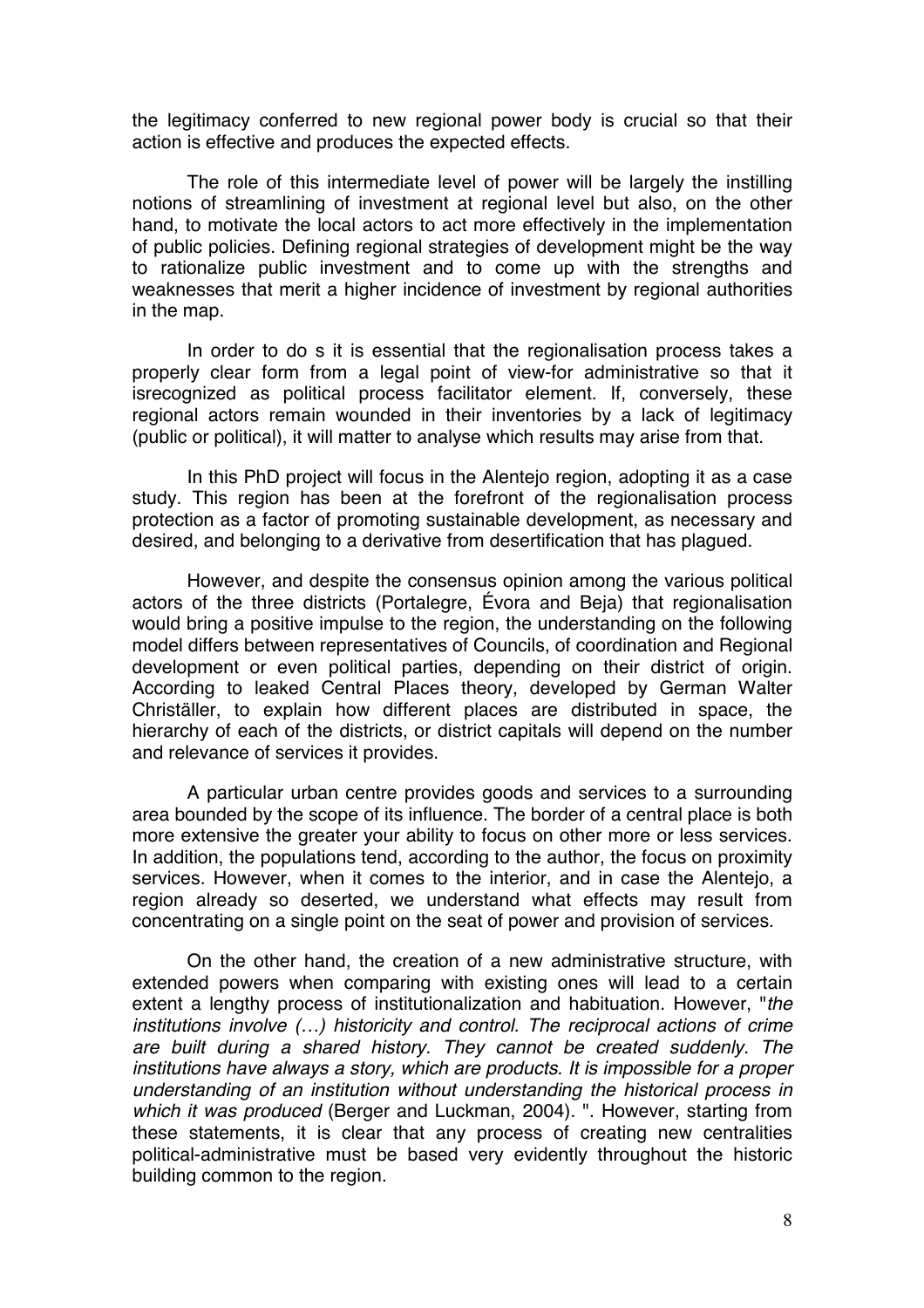The basic strategy will have to go through finding lines of action involving the three districts in an integrated but subtle way and taking in account its specificities.

The work we have been developing will consist, therefore, on speculation that underlies the existence of a regionalised frame in Alentejo and realize from it which scenarios would be accepted or not by the regional social and political actors. Based on these scenarios we will try to realize what influence different perspectives will have regarding the legitimacy of public policies, be they national or implementation only implementation at local and regional level.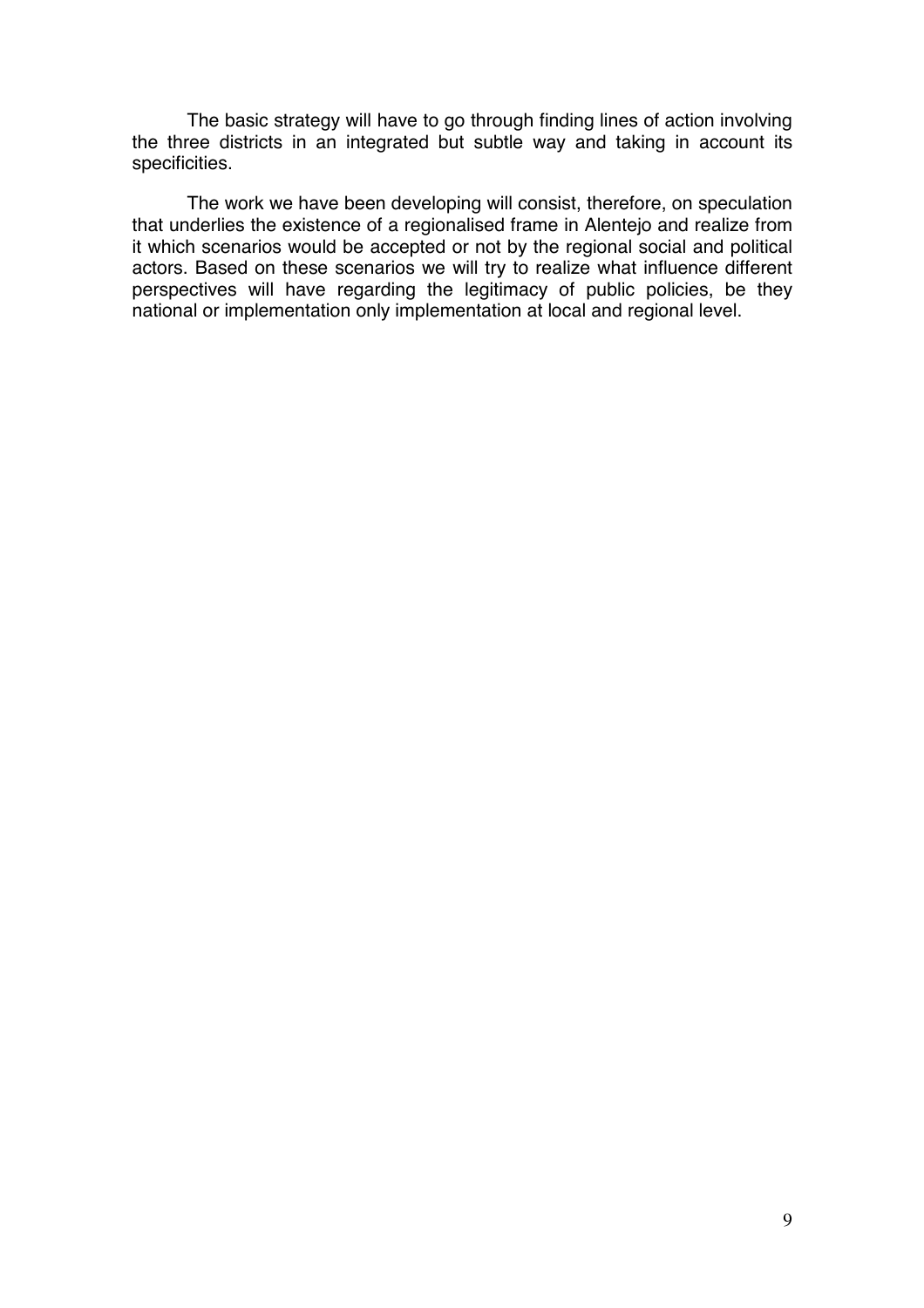#### **Final Considerations**

Since this is a question that is on the table of the scientific and political debate we will be sensitive to the arguments that are being served, be they favourable or contrary to the process of regionalisation. Here we expose some that have been relevant to that issue would travel from a personal curiosity's orbit to a common sense for a frame and a scientific approach.

A strong rationale used by most of those who do not wish to see regionalised Portugal is that of losing relevance with the idea of a unitary State. Examples are given for comparison with other similar systems existing in the European Union itself. It turns out that the European political reality has influenced decisively the relative weight of the Member States, on the one hand, and on the other the very ability of States ' action within national borders. In this way, and recognizing that the cohesion strategy defined by the European structures passing through a Europe of regions, makes sense to want to perpetuate a building structure of the State in the way that wholly new dissonance at European level?

Another argument against the regionalization project is that the State might be at risk of central State action in matters which relate only to this, as the health care system, the map of national roads, among other examples. We realize if a regional management system of this type of infrastructure may or may not be beneficial to the State.

On the other hand, there are those who justify that Lisbon will lose influence on decisions and that it will open the door to corruption and the multiplication of costs. Lisbon will lose influence in fact from the moment that the regions are provided with the powers to legislate, collect taxes and tax monitor the executive action of the regional governments. But Lisbon is not longer capital nor to largely influence the decisions, starting with the allocation of powers to the regions. In this respect I believe that the biggest fear is the notion of many senior leaders losing their small fief not legitimized power.

But not all are bad arguments. Among those who are defenders of the project we realize at what level and what is the willingness to build consensus with regard to submission of a different administrative-political map of the currently existing one. With the loss of influence of some districts to others, as a result of the installation of the seats of regional power and the provision of services, it is important to understand what strategies could be used for that, as seen by the theory of Central Places, let us not create large regional centres on the other hand cities annihilating so far were district capitals and therefore service delivery centre. It should also assess that efficiency gains and efficiency at the level of implementation of public policies if they will make effect with the creation of regions. We will also realise, from the point of view of rationality of administration costs, if the creation of an intermediate level of governance will bring more costs to the political process or if, on the other hand, will be a means to achieve lower costs through more rational investment.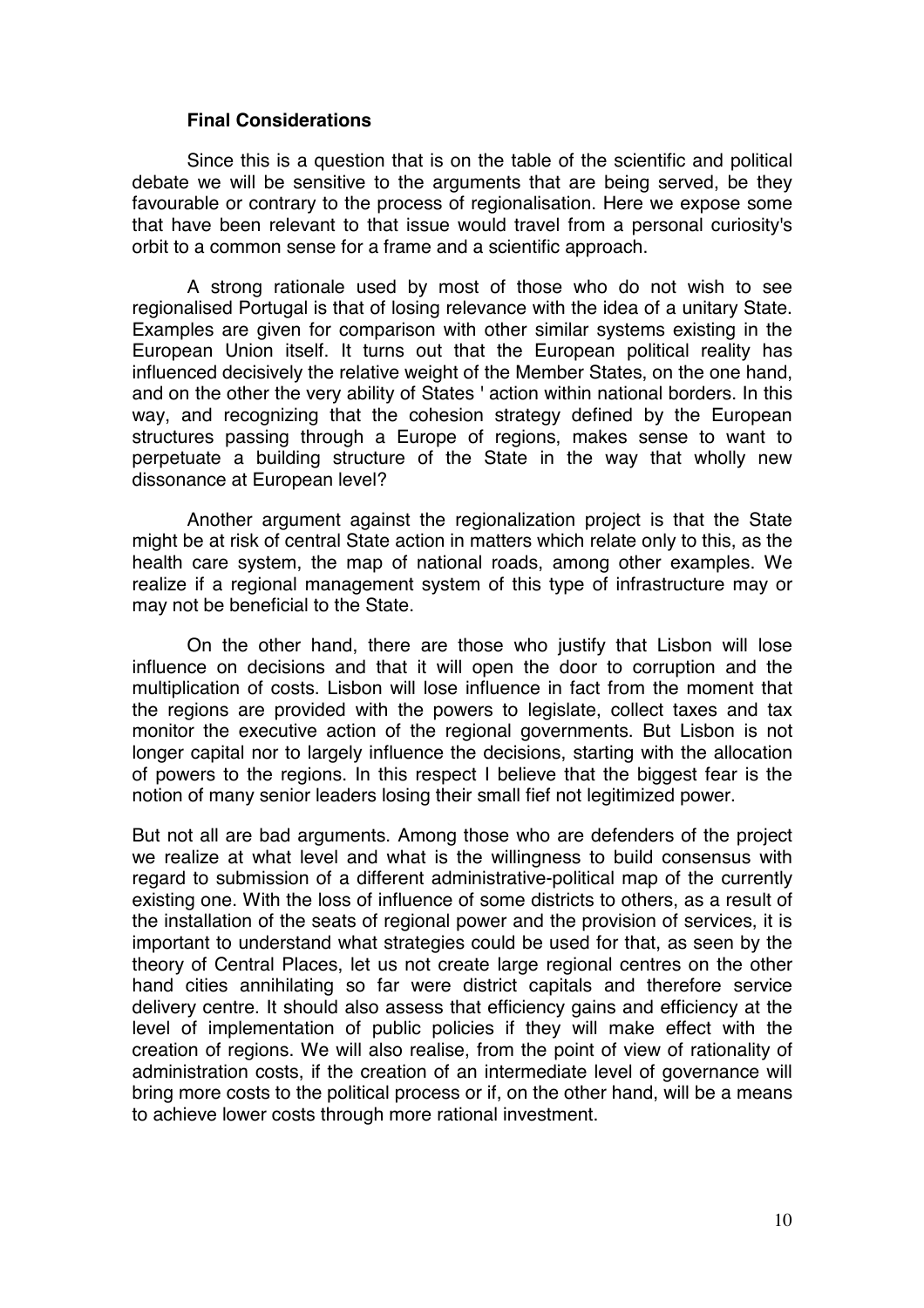# **Bibliography**

- ALVES, Rui Manuel Amaro (2007) *Políticas de Planeamento e Ordenamento do Território no Estado Português*, Fundação Calouste Gulbenkian e Fundação para a Ciência e Tecnologia, Lisboa
- ANDERSON, James E. (2006) *Public Policymaking*, 6th edition, Houghton Mifflin Company, Boston – New York
- BERGER,Peter L.; LUCKMANN, Thomas (1999) *A Construção Social da Realidade – Um livro sobre Sociologia do Conhecimento*, Dinalivro, Lisboa
- BOX-STEFFNSMEIER, Janet; BRADY, Henry; COLLIER, David; (2008) *The Oxford Handbook of Political Methodology*, Oxford University Press Inc., NY
- BRYANT, Ralph C. (1995) *International Coordination of National Stabilization Policies*, The Brookings Institution, Washington D.C.
- CAETANO, Marcello (2006 reedição) *Manual de Ciência Política e Direito Constitucional – Tomo I*, Almedina, Coimbra
- DRYZEC, John S.; HONIG, Bonnie; PHILLIPS, Anne, (2006) *The Oxford Handbook of Political Theory*, Oxford University Press Inc., NY
- DYE, Thomas (1998) *Understanding Public Policy* 9th edition, New Jersey: Prentice Hall Economic and Social Research Council Seminar Series, University of Cambridge
- EASTON, David (1965) *A Framework for Political Anaysis*, Prentice-Hall, Englewood Cliffs, N.J.
- GUESS, George M.; FARNHAM, Paul G. (2008) *Cases in Public Policy Analysis*, 2º edition, Georgetown University Press, Washington D.C.
- HILL, M.; HUPE, P. (2002) *Implementing Public Policy*. London, Sage. Implementation" in The Western Political Quartely, Vol.43, No. 4, UTAH in Washington are Dashes in Oakland, Berkeley: University of California Press
- KINGDON, John W. (1995) *Agendas, Alternatives, and Public Policies*, 2nd edition, University of Michigan, Longman
- LIPSKY, M. (1980) *Street-level Bureaucracy: Dilemmas of the individual in the Public Services*, New York: Russell Sage Publications
- LOPES, A. Simões (2001) *Desenvolvimento Regional*, 5ª edição Fundação Calouste Gulbenkian, Lisboa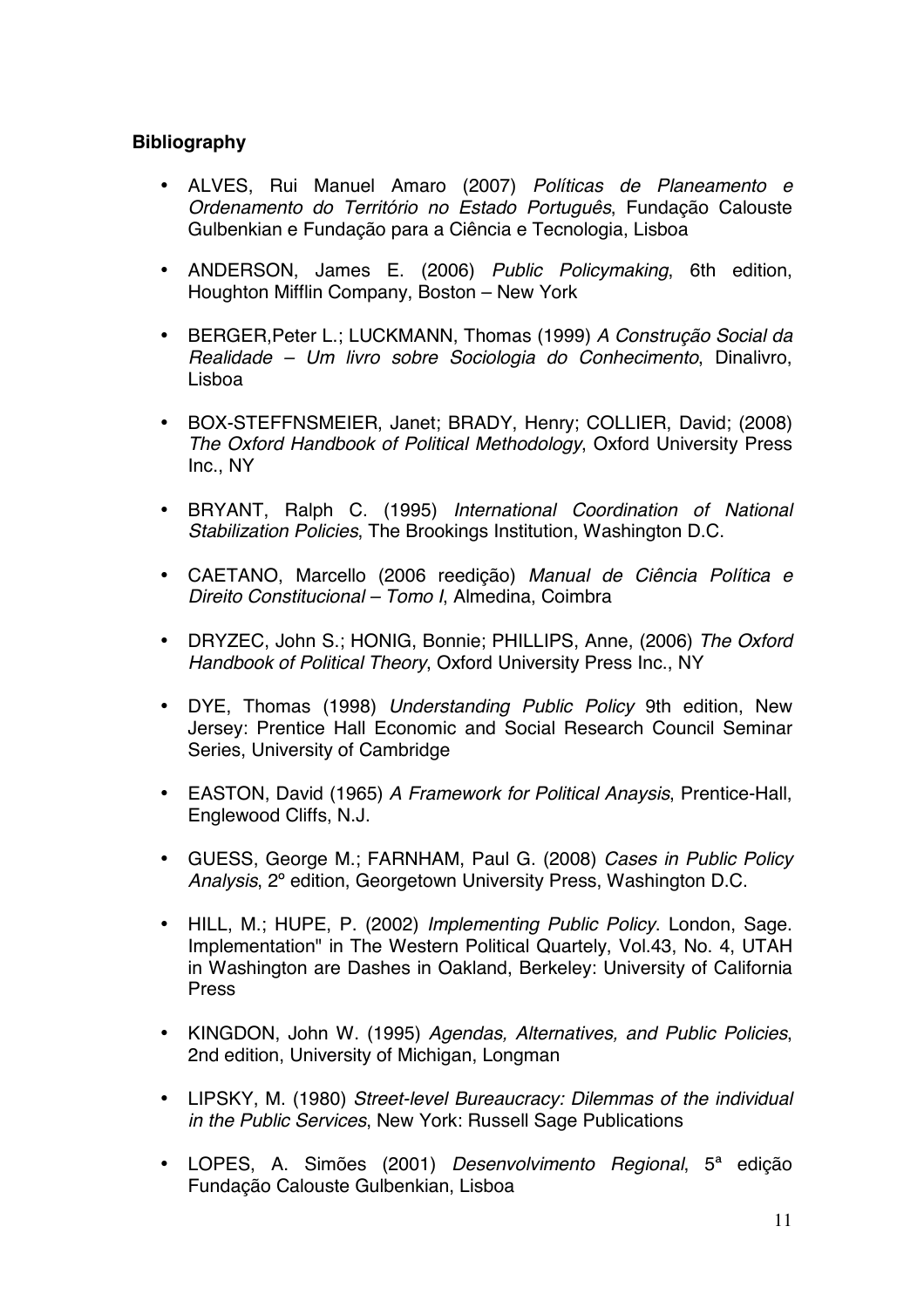- MICHELS, Robert (2001) *Para uma Sociologia dos Partidos Políticos na Democracia Moderna*, Antígona, Lisboa
- MILLS, C. Wright (1962) *A Elite do Poder*, Zahar Editores, Rio de Janeiro
- MORAN, Michael; REIN, Martin; GOODIN, Robert (2006) *The Oxford Handbook of Public Policy*, Oxford University Press Inc., NY
- MOREIRA, Adriano (2003) *Ciência Política*, Coimbra, Almedina
- OLIVEIRA, Luis Valente (1997) *Novas Considerações sobre a Regionalização*, Edições ASA, Porto
- O´TOOLE, Laurence (2001) *The theory-practice issue in policy implementation research*, Economic and Social Research Council Seminar Series, University of Cambridge
- PARSONS, Wayne *Public Policy: An Introduction to the Theory and Practice of Policy Analysis* (1995). Cheltenham. Edward Elgar:
- PASQUINO, Gianfranco; (2002) *Curso de Ciência Política*, 1ª edição, São João do Estoril, Principia
- PRESSMAN, Jeffrey L; WILDAVSKY, Aaron (1984) *Implementation: How Great Expectations in Washington are Dashes in Oakland*, Berkeley: University of California Press
- RHODES, R. A. W.; BINDER, Sarah; ROCKMAN, Bert; (2006) *The Oxford Handbook of Political Science*, Oxford University Press Inc., NY
- ROCHA, José António; (2005) *Regionalização no Âmbito da Gestão Autárquica*, Almedina Coimbra
- ROSSI, Robert; GILMARTIN, Kevin; DAYTON, Charles (1982) *Agencies Working Together: A Guide to Coordination and Planning*, Sage **Publications**
- SABATIER, Paul; MAZMANIAN, Daniel (2000) "*The Implementation of Public Policy: A Framework of Analysis*", in Journal of Public Admnistration Research and Theory 10: 538-56
- SAMPIERI, Roberto H.; COLLADO, Carlos F.; LUCIO, Pilar Baptista (2006) 3ª Edição *Metodologia de Pesquisa*, São Paulo, Brasil, Mc Graw Hill
- VINZANT, Janet Coble; CROTHERS, Lane; (1997) *Street-Level Leadership – Discretion and Legitimacy in Front-Line Public Service*, Georgetown University Press, Washington D.C.